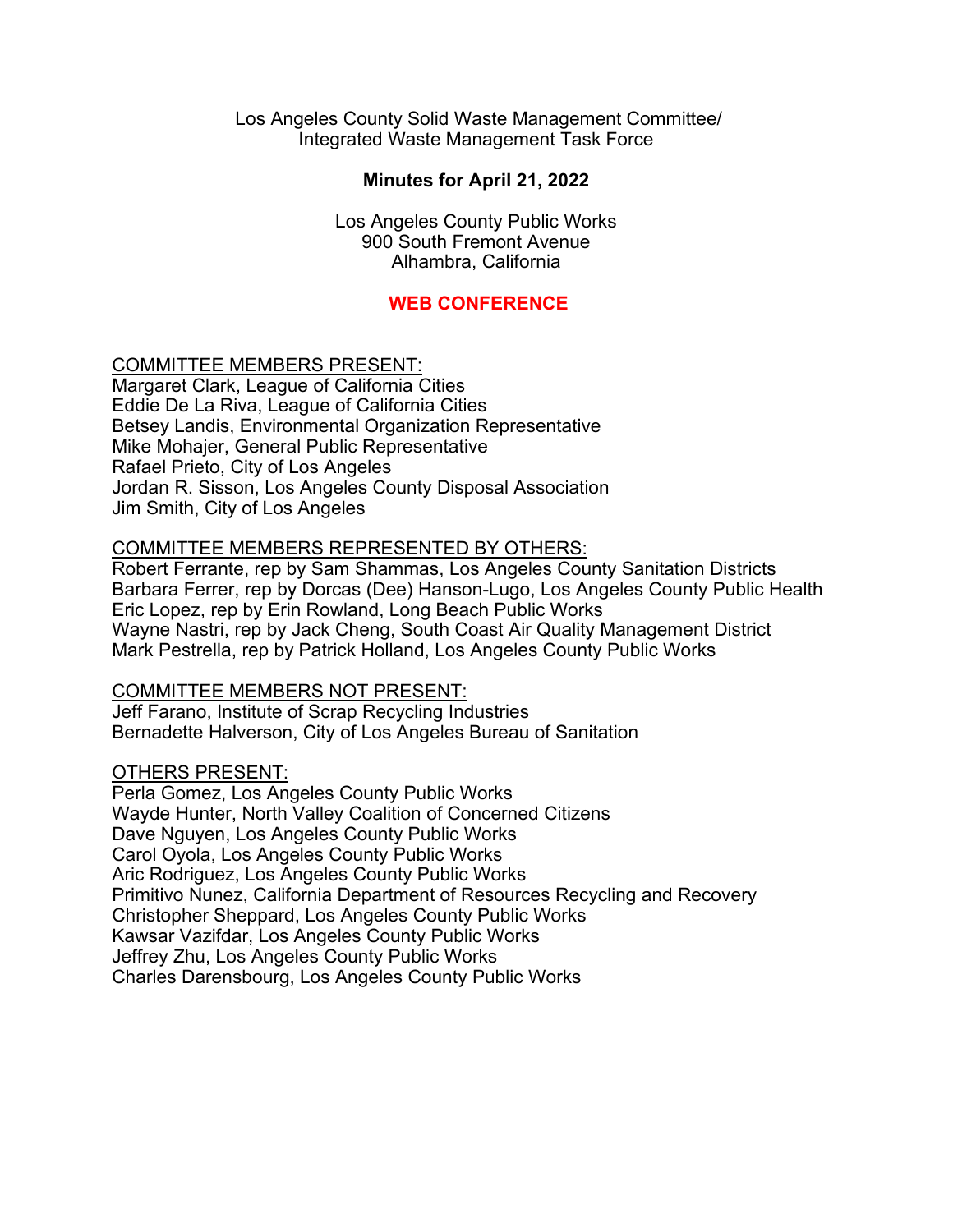Los Angeles County Solid Waste Management Committee/ Integrated Waste Management Task Force Meeting Minutes for April 21, 2022 Page 2 of 6

# **I. CALL TO ORDER**

Meeting called to order at 1:03 p.m. by Mr. Sam Shammas.

## **II. APPROVAL OF THE MARCH 17, 2022 MINUTES**

Mr. Mike Mohajer made a motion to approve the minutes, and Mr. Patrick Holland seconded. Motion passed with one abstention.

## **III. REPORT FROM THE ALTERNATIVE TECHNOLOGY ADVISORY SUBCOMMITTEE (ATAS)**

Mr. Chris Sheppard reported that the ATAS received a presentation from Bloom [Energy.](https://pw.lacounty.gov/epd/tf/Attachments/Minutes_Attachments/2022_Attachments/Bloom_Energy_for_LACSD-April_2022.pdf) Their technology converts solid waste into biogas, which is then used to create electricity, and is being utilized at hundreds of locations across the country. They are currently working with SoCalGas and the County Sanitation Districts on a potential project at one of the Sanitation Districts' wastewater treatment plants.

Tetra Tech continues to support Public Works with Senate Bill 1383 (SB 1383) planning efforts and evaluating the potential to develop organic waste processing facilities at closed landfill sites.

There was an update on upcoming conversion technology events and conferences that may also be found in the [Conversion Technology Newsletter.](https://pw.lacounty.gov/epd/SoCalconversion/News?month=1&year=2022)

Mr. Jordan Sisson asked what CalRecycle's May 3, 2022 webinar would entail. Mr. Sheppard explained the webinar would focus on procurement and there will be presentations from various jurisdictions on procuring SB 1383 compliant products to meet regulation requirements.

## **IV. REPORT FROM THE FACILITY AND PLAN REVIEW SUBCOMMITTEE (FPRS)**

Ms. Betsey Landis reported the following on the FPRS meeting:

- Presentation on conversion technology sites.
- Chiquita Canyon Landfill (CCL) had 4 odor complaints in March 2022 and zero NOVs.
- Discussion on the community air monitoring stations at CCL to monitor air quality in CCL's surrounding communities.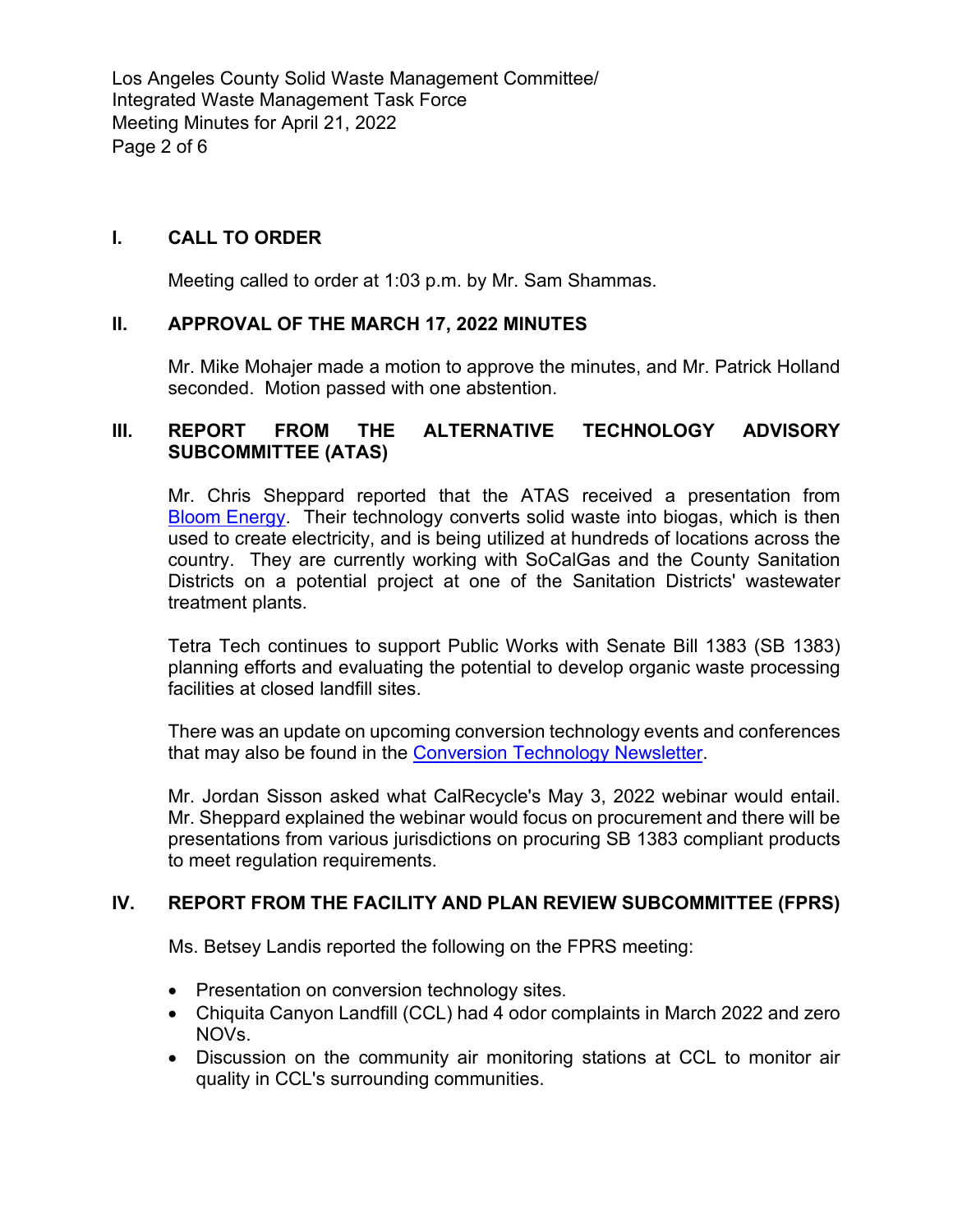Los Angeles County Solid Waste Management Committee/ Integrated Waste Management Task Force Meeting Minutes for April 21, 2022 Page 3 of 6

- Sunshine Canyon Landfill (SCL) had 58 odor complaints in March 2022 and zero NOVs.
- Discussion of weekend soil cover at SCL. Public Works is working with Regional Planning on enforcement action.
- Vegetation report shows that all revegetation is doing very well.
- Update on Fourth Quarter FOC report.
- Update on Semi-Annual Waste Characterization for Lancaster and Antelope Valley Landfills was received. Waste Characterizations for various landfills will be provided at next month's Subcommittee meeting.

Ms. Landis commented that Mr. Sheppard provided a list of different conversion technologies with data on what they provide, which is useful in finding uses for solid waste other than dumping at landfills and composting.

## **V. LOS ANGELES COUNTY TIMESHEET POLICY – CAROL OYOLA**

Ms. Carol Oyola provided an update on County Departments requiring commissioners that receive stipends, to sign timesheets with wet or electronic signatures. Staff can e-mail finalized copies of timesheets to commissioners to sign and return via e-mail or staff can mail hard copies with return self-addressed, stamped envelope for commissioners unable to provide e-signatures.

Mr. Holland asked if stipends would be withheld if commissioners did not submit signed timesheets. Ms. Oyola responded it may take commissioners longer to receive their stipends if they do not submit signed timesheets as this is the new protocol due to a recent audit.

Mr. Hunter asked if staff had received a letter dated April 8, 2022, from the Executive Office of the Board of Supervisors to County Commissions regarding return preparations for in-person meetings and that the letter stated unvaccinated commissioners may no longer be permitted to serve on various County commissions. However, commissioners appointed by other authorities are highly encouraged to be vaccinated before in-person meetings resume in order to protect the public. Mr. Hunter shared his concerns and wanted to make certain the Task Force had received the same letter and thought Ms. Oyola may have the letter to disseminate. Ms. Oyola responded she did not receive the letter and that staff is currently working with County Counsel regarding future in-person meetings. Ms. Landis commented calling into meetings would be more convenient due to traffic and living 40 miles away from Public Works Headquarters.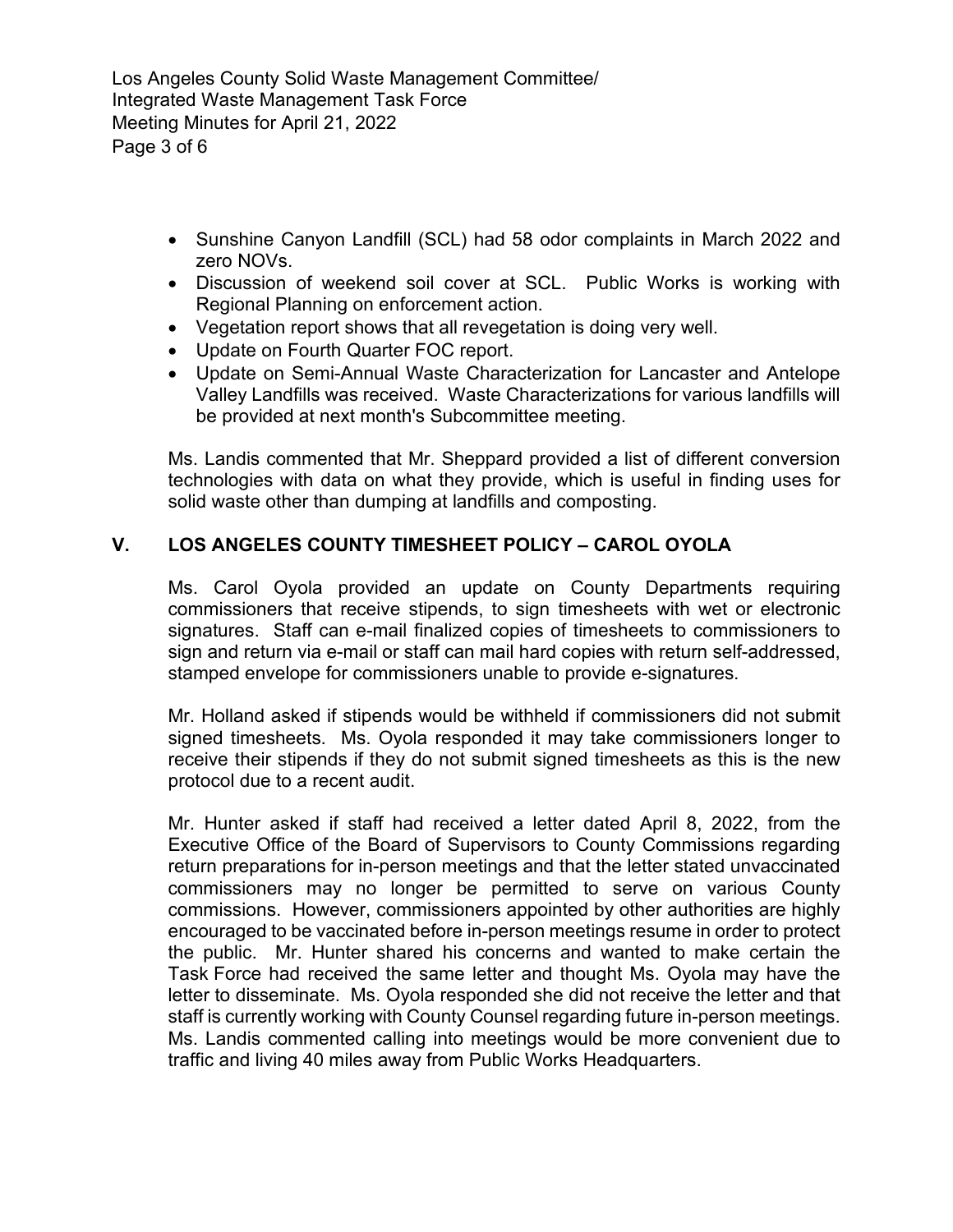Los Angeles County Solid Waste Management Committee/ Integrated Waste Management Task Force Meeting Minutes for April 21, 2022 Page 4 of 6

> Mr. Hunter offered to forward the letter addressed to County Commissioners to Ms. Oyola and Mr. Mohajer concurred so that she may disseminate to the Task Force. Discussion about in-person meetings ensued.

### **VI. CALRECYCLE SENATE BILL 1383 "INITIAL JURISDICTION REPORT AND ENFORCEABLE MECHANISMS/ORDINANCES" SUMMARY REPORT**

Mr. Clark Ajwani briefly summarized what the County submitted in its SB 1383 Initial Jurisdiction Compliance Report. Every jurisdiction was required to report to CalRecycle by April 1, 2022, on the status of their compliance with SB 1383 regulations. The main item in the report was that the County adopted the Los Angeles County Mandatory Organic Waste Disposal Reduction Ordinance on November 16, 2021, to comply with SB 1383. Additionally, the report describes the timeline of where the County will be rolling out the implementation of organic waste collection throughout 2022 as the County has various collection systems and contracts. The County is also in the process of transitioning non-exclusive commercial franchise system in the unincorporated communities to an exclusive system that is expected to begin service in August 2022, unless customers are granted a waiver.

Ms. Landis expressed her disagreement with the requirements for composting being the main way to manage organic waste and is especially against the mixing of green and food waste.

Mr. Sisson asked Mr. Ajwani if there was a link to the information presented so commissioners could review, such as public disclosure documents, for future reference. Mr. Ajwani responded he would confirm that the initial report is public information so to provide a link in the meeting minutes and confirmed that County ordinances were public documents that can be shared.

LA [County Initial Jurisdiction Compliance Report and Adopted Mandatory](https://pw.lacounty.gov/epd/tf/Attachments/Minutes_Attachments/2022_Attachments/LA_County_Initial_Jurisdiction_Compliance_Report_and_Adopted_Mandatory_Organic_Waste_Disposal_Reduction_Ordinance.pdf)  [Organic Waste Disposal Reduction Ordinance](https://pw.lacounty.gov/epd/tf/Attachments/Minutes_Attachments/2022_Attachments/LA_County_Initial_Jurisdiction_Compliance_Report_and_Adopted_Mandatory_Organic_Waste_Disposal_Reduction_Ordinance.pdf)

## **VII. LEGISLATIVE UPDATE**

Mr. Sheppard provided the legislative update and noted the following key dates: Legislature reconvened from spring recess on April 18, 2022, and has until April 29, 2022, to pass fiscal two-year bills out of their first house; May 9, 2022, is the first major policy committee deadline for newly introduced policy bills; a series of suspense file hearings for Assembly and Senate Appropriations committees will begin May 20, 2022; and May 27, 2022, is the last day for bills to be passed out of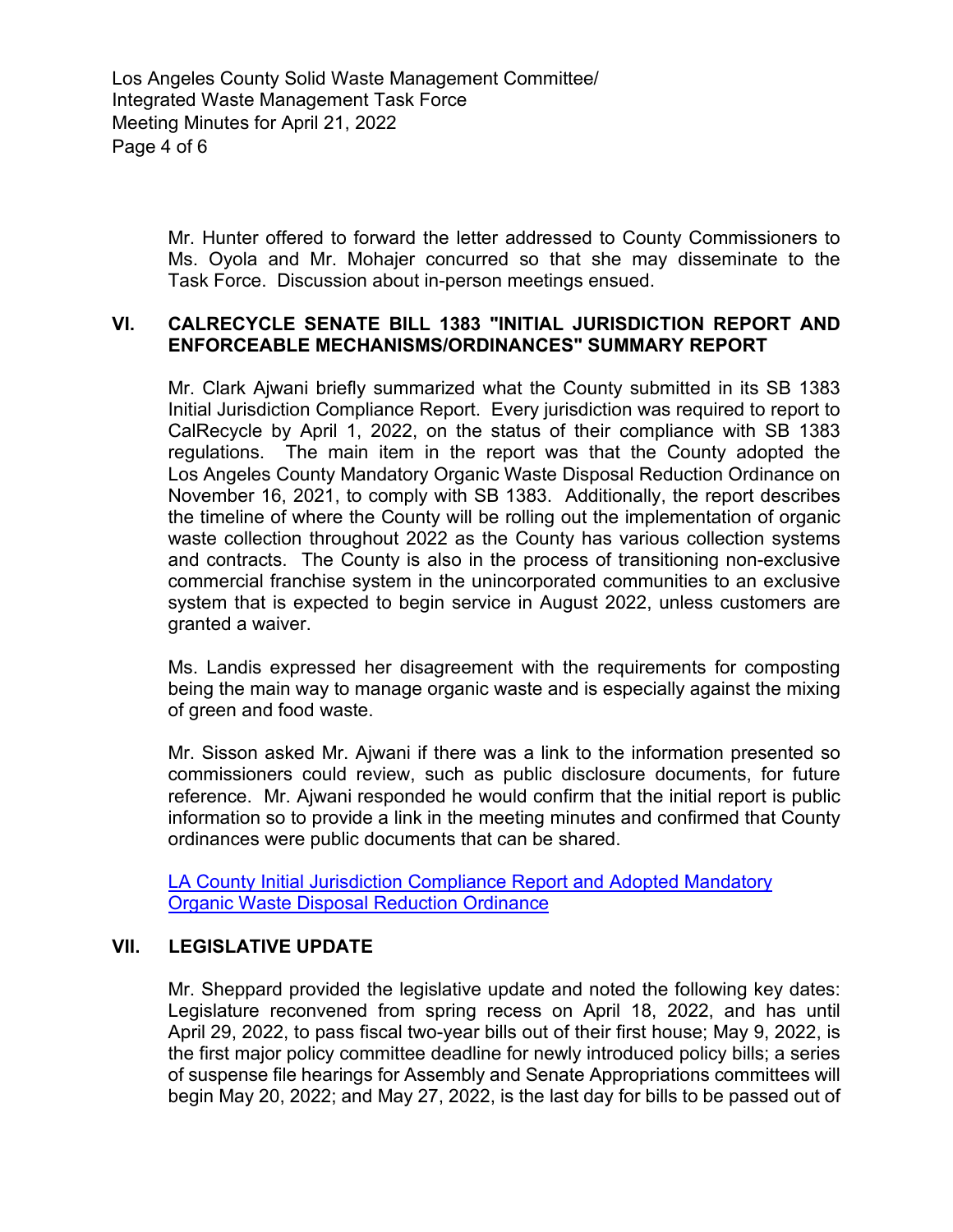Los Angeles County Solid Waste Management Committee/ Integrated Waste Management Task Force Meeting Minutes for April 21, 2022 Page 5 of 6

> their house of origin. There were 51 bills on the [Legislative Table.](https://pw.lacounty.gov/epd/tf/Attachments/LegislativeTables/LgsltvTbl_04-21-22.pdf) Mr. Sheppard highlighted seven bills on the cover page:

- AB 1857 (Cristina Garcia) Solid Waste. No action on the bill. Updated letters expressing the Task Force's current Oppose Unless Amended position will be sent to the appropriate legislative committee.
- AB 2048 (Santiago) Solid Waste: Franchise Agreements: Database. Mr. Mike Mohajer made a motion to oppose unless amended, and Ms. Margaret Clark seconded. Motion passed with two abstentions and one voting no.
- AB 2208 (Kaira) Florescent Lamps: Sale and Distribution: Prohibition. Mr. Mohajer made a motion to support, and Ms. Landis seconded. Motion passed with one abstention.
- AB 2440 (Irwin) Responsible Battery Recycling Act of 2022. Mr. Mohajer made a motion to support, and Mr. Patrick Holland seconded. Motion passed with one abstention.
- AB 2784 (Ting and Irwin) Solid Waste: Thermoform Plastic Containers: Postconsumer Thermoform Recycled Plastic: Mr. Mohajer made a motion to support, and Ms. Landis seconded. Motion passed with one abstention.
- SB 983 (Eggman) Consumer Warranty Protection: Express Warranties: Ms. Landis made a motion to support, and Ms. Clark seconded. Motion passed with two abstentions.
- SB 1215 (Newman) Responsible Battery Recycling Act of 2022: Mr. Mohajer made a motion to support, and Mr. Holland seconded. Motion passed with one abstention.

Mr. Mohajer thanked staff for their hard work in reviewing and preparing legislative updates. Mr. Shammas and Ms. Landis concurred. Mr. Holland expressed his gratitude on the acknowledgement of staff's hard work and gave his gratitude to Mr. Mohajer for all his efforts, particularly on legislative issues.

# **VIII. CALRECYCLE UPDATE**

Mr. Primitivo Nunez reported the following from CalRecycle:

- SB 1383 Procurement Requirements Webinar on May 3, 2022, from 10 a.m. to noon.
- CalRecycle announced the application release for the Co-Digestion Grant Program, Cycle 1, for Fiscal years 2021-22 and 2022-23. Applications due on May 19, 2022.